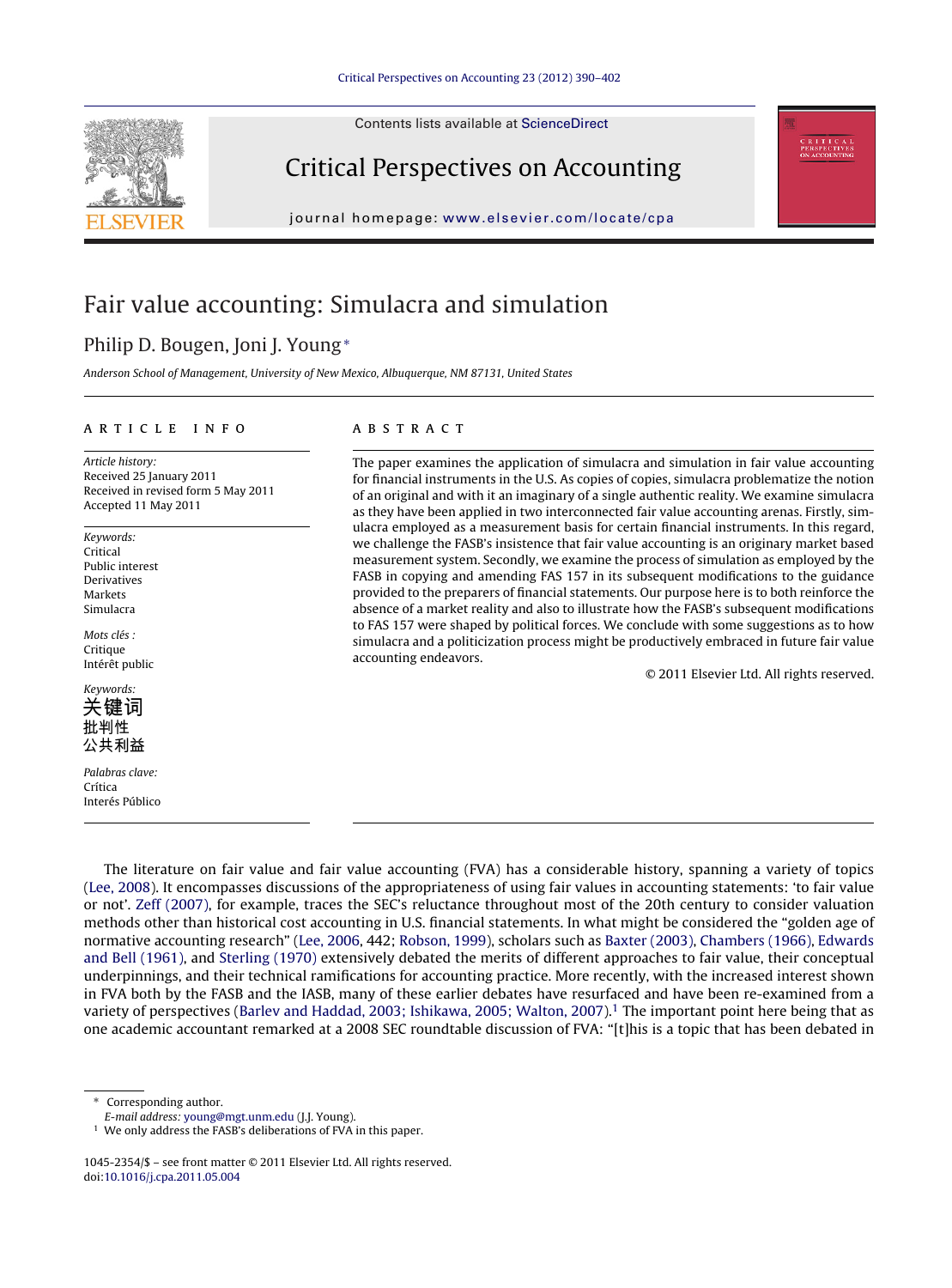the accounting profession and the academic literature for five decades and you have 90 days to sort that out" ([Ball,](#page--1-0) [2008:](#page--1-0) 12). And we would add, the debate is set to continue.

Other discussions have also appeared seeking to locate FVA within a framework sensitive to contemporary priorities: in particular, contemporary financial markets and financial instruments. In this regard, [Benston](#page--1-0) [\(2008:](#page--1-0) [102\)](#page--1-0) worries about the 'manipulability' of FVA, [Ronen](#page--1-0) [\(2008:](#page--1-0) [186\)](#page--1-0) about 'hazardous' measures, [Bromwich](#page--1-0) [\(2007:](#page--1-0) [4\)](#page--1-0) about 'a panoply of additional assumptions' and [Whittington](#page--1-0) [\(2010:](#page--1-0) [104\)](#page--1-0) about 'an idealized view of markets'. Referred to here is the recognition that contemporary financial markets and many instruments pose distinct problems for FVA. In this regard, of particular interestis FVA as it relates to financial derivatives in the current financial crisis. Attention has been drawn to the imaginary properties of FVA in this context. [Bromwich](#page--1-0) [\(2007\)](#page--1-0) and [Benston](#page--1-0) [\(2008\)](#page--1-0) refer to 'imaginary prices', and [Power](#page--1-0) [\(2009\)](#page--1-0) to 'imaginary markets'. The imagination and re-imagination of fair values is a central theme in our paper. We believe that the paper adds to these discussions, although from a different perspective and reaching different conclusions. Stated succinctly, imaginary prices and markets need not necessarily be viewed in disapproving terms: whatis imagined, by whom and for what purposes is important in this regard.

Our interest in an imaginary or, more specifically, how reality might be imagined and re-imagined, will become more apparent during the course of the paper and in our subsequent discussion of what we refer to as 'realer than the real'. FAS 157, Fair Value Measurements, and its subsequent amplifications and amendments while not explicitly articulated in terms of an imaginary make oblique reference to the invention of measurements.2 FAS 157 proposes the use of what it terms Level 3 inputs, or unobservable inputs, for the valuation of certain assets and liabilities, with modifications to the standard specifically addressing issues regarding the valuation of complex financial instruments during the financial crisis. The sheer volume of these instruments should be noted. It has been estimated by the [Bank](#page--1-0) [for](#page--1-0) [International](#page--1-0) [Settlements](#page--1-0) [\(2009\)](#page--1-0) that as of December 2008, the market value of 'over the counter' (OTC) derivatives including credit default swaps amounted to approximately \$33,889 billion. We consider why, how and with what ramifications accounting imaginaries have intersected with these instruments. We also make some proposals as to possible alternative arrangements for future intersections.

In the next section, we outline some conceptual tools which help us unpack and bring into clearer focus the idea of imaginaries and their relationships with accounting numbers. We then provide an overview of FAS 157 focusing specifically upon recommended measurement criteria. The subsequent three sections constitute the empirical terrain of the paper as we consider the content and trajectory of modifications to the standard, or what we consider to be the creation of simulacra within accounting imaginaries. We conclude the paper with our discussion of 'realer than the real' and with it some implications for FVA.

#### **1. Simulacra and simulation: Our conceptual tools**

"present-day simulators attempt to make the real, all of the real, coincide with their models of simulation" ([Baudrillard,](#page--1-0) [1994:](#page--1-0) 2)

To get a conceptual handle upon the idea of imaginaries led us into the world of Baudrillard and his extensive discussion of the notions of simulacra and simulation. Baudrillard's exploration of the proliferation of simulacra, or copies of copies produced by an iterative process of simulation, is a, if not the, defining motif for those who discern the advancement of postmodernity. [Baudrillard](#page--1-0) [\(1983:](#page--1-0) [5\)](#page--1-0) states it baldly: "simulation threatens the difference between 'true' and 'false', between 'real' and 'imaginary'." Baudrillard applies the concept of simulacra to such diverse phenomena as the cinema, advertising, shopping and the media – all ubiquitous influences on everyday life. In each case, Baudrillard observes the construction of new realities or hyperrealities both detached from an original reality and increasingly redefining what is considered to be reality.<sup>3</sup> We are also interested in simulacra as ways of thinking about imaginaries, although in a modified format to Baudrillard's conceptualization.

It is useful at this point to provide an overview of Baudrillard's thesis drawing connections and overlaps between his simulacra and ours, before proceeding to consider some points of departure. Very briefly, Baudrillard seeks to problematize reality. For Baudrillard, simulacra should not be considered as imitations of the real, but as ways which while offering images of the real, allow reality to evaporate into hyperreality as copies proliferate. Baudrillard considers this process to have increasingly permeated our world. Importantly, however, in this process he sees a further development: how simulacra now do not model the real but precede the real, as it is through simulacra that we discover a real, with reality being forced to coincide with simulacra. Since simulacra and now reality are produced by the calculations and assumptions of the simulator, reformulation and recalibration produce further simulacra and realities. We concur with this analysis. We will subsequently illustrate that the FASB is also acutely aware of this phenomenon. While, unsurprisingly, not articulating its guidance for the use of simulation exercises or Level 3 inputs for FVA explicitly in terms of simulacra, the contingency of simulation exercises has been a persistent, and troubling, issue for the FASB.

<sup>&</sup>lt;sup>2</sup> Although the FASB recently codified U.S. GAAP, we continue to use the term FAS 157 throughout this paper as this citation format was in use during the process of modifying the standard.

 $3$  Hyperreality: "... the generation by models of a real without origins or reality: a hyperreal" [\(Baudrillard,](#page--1-0) [1983:](#page--1-0) 2).